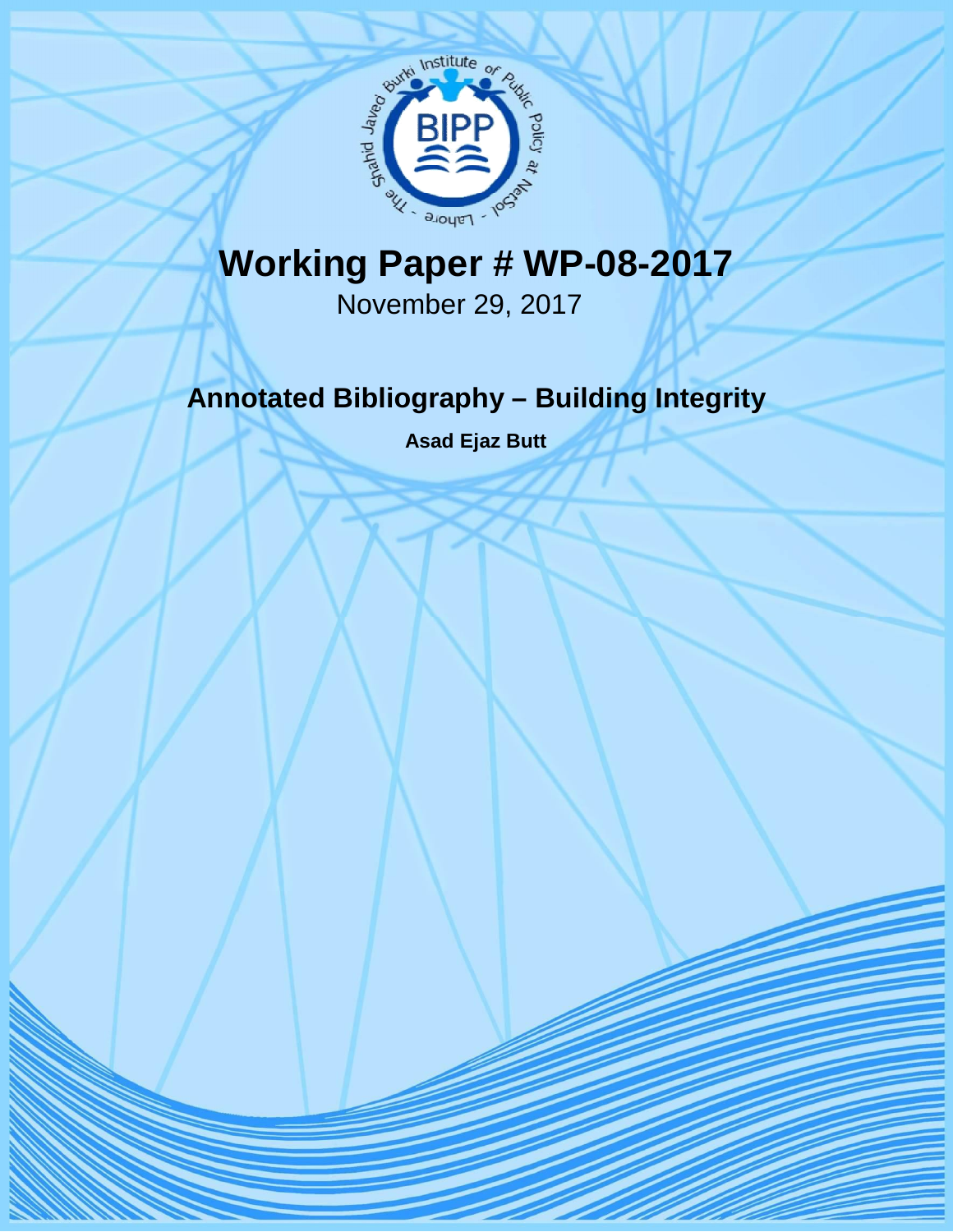

#### **Pakistan's Population Troubles**

*Asad Ejaz Butt<sup>1</sup>*

#### **1. Introduction**

The population dynamic of Pakistan is complicated. Not only is the population expanding but it is expanding in a rather haphazard and disproportionate way which makes it hard for policy-makers to decipher a recognizable pattern and formulate policies and planning frameworks in line with it. The rural population, especially women remain poor, malnourished and marginalized for predominantly economic reasons but the situation in urban centers isn't much different. The growth in rural-urban migration has led to a meteoric rise in slums in the urban dwellings that have become epicenters of disease and environmental issues like food insecurity and lack of clean drinking water.

According to the preliminary results of the recent census, Pakistan's population has expanded enormously over estimates provided by the last census held in 1998. The current population is estimated at 207.8 billion raising serious concerns over the level and scale of urbanization happening in a rather subtle manner. It also brings to the fore environmental and food security concerns apart from those that this brief chronicles below.

The religious, social, ethnic, cultural and economic factors underlying the disproportionate increase in population within urban centers has caused many a development and administrative challenges for the government and renders the entire population dynamic of the country to be unique and thus, difficult to be encapsulated under one representative policy framework.

A manifestation of the religious and ethnic dimension leading to the uniqueness of Pakistan's population dynamic is the mass exodus of and decline in Hindu and Parsi population of Pakistan, especially in the province of Sindh that still hosts the largest Hindu population. While interior Sindh lags behind the rest of Pakistan, barring a few districts of Baluchistan (see UNDP's MPI report, 2016), and migration from the province could be a direct impact of the economic deprivations, the development deficits and poverty and human development-related disadvantages of residing in Sindh are exacerbated if one is a non-Muslim.

Addressing the need to advance the formulation process, this brief is meant to put forth analytical and methodological frameworks, ideas and recommendations that build the capacity of the government and relevant stakeholders involved with population research

 $\overline{a}$ <sup>1</sup> The Author is the Director of the Burki Institute of Public Policy and an Economics Instructor in a Lahore based University.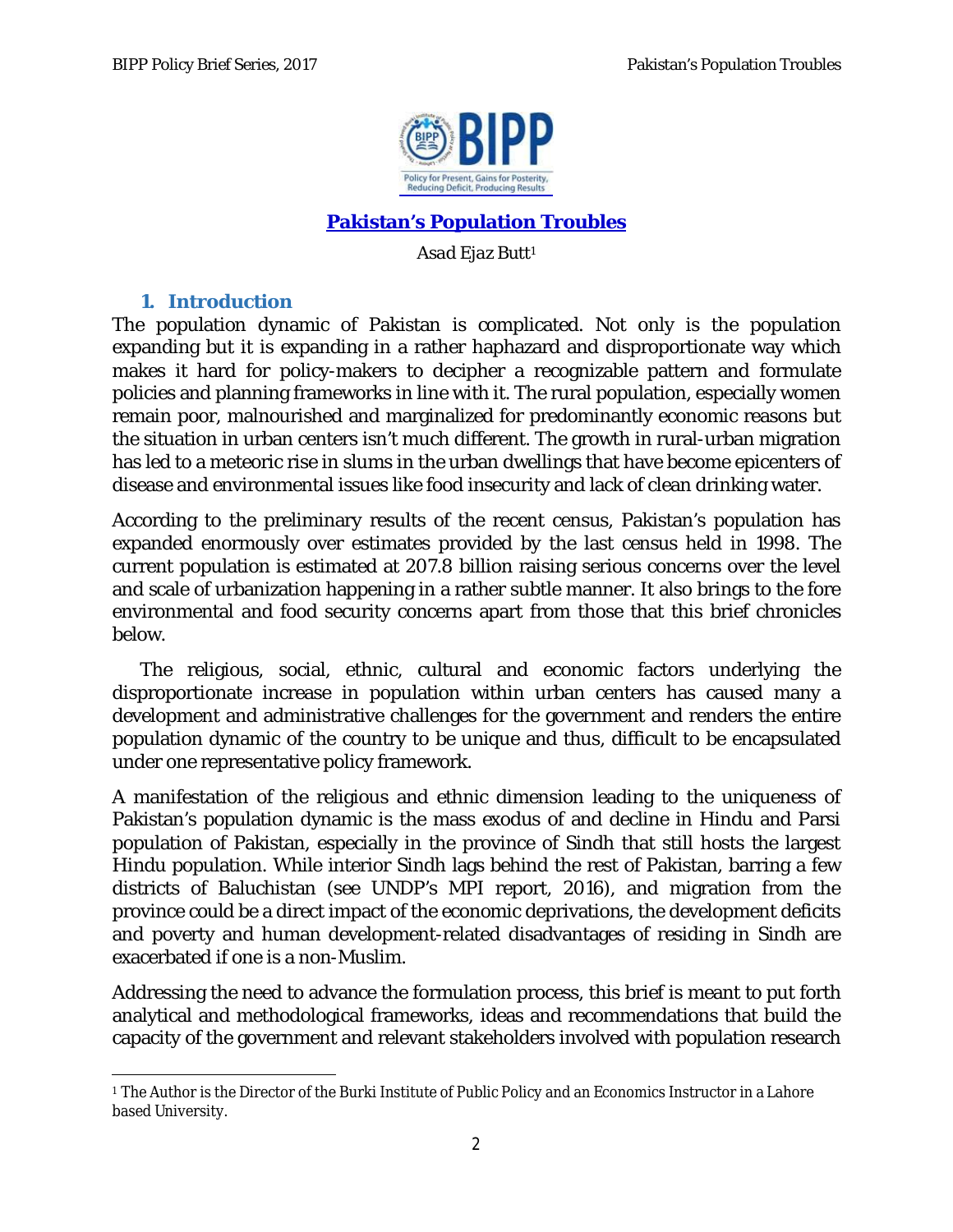and implementation in Pakistan to formulate a population policy and be able to preempt structural changes that are expected to occur within the population paradigm in future.

In context, the absence of an effective and relevant federal population policy within Pakistan is bound to cause many programmatic, institutional and policy problems. The last population policy was formulated in the year 2010 which served to raise key issues regarding population in Pakistan while also identifying the following areas and recommendations for policy deliberation:

#### **2. Problem Identification**

Based on the policy experiences of other developing countries, the lessons learnt through implementation of policy options conceptualized in the population policy of 2010<sup>2</sup> and 2002and demographic realities in Pakistan, an effective population policy for 2017/18must be formulated that addresses the following foremost objectives:

- (a) Reduction in the rate and incidence of unwanted fertility;
- (b) Reduction in demand for large-size families, and;
- (c) Greater investment in adolescents to tackle the population momentum problem3.

A major hurdle toward formulation of an effective policy and realization of the objectives outlined above is the absence of true census estimates. Pakistan hasn't had a population census since 1998 which renders all analyses done regarding population to be based on assumptions, some of which maybe not be credible or too far-fetched. However, given the current population trends that are based on population estimates obtained from extrapolative analysis conducted on the 1998 data, the following broad areas, that are currently experiencing and advancing the population problem, are identified:

- Sexual and reproductive health
- Youth bulge, demographic dividend and concomitant economic and social opportunities and implications
- Urbanization including rural-urban migration, congestion forces and agglomeration economic potential.
- Family Planning role of faith based organization.
- Fertility Rates

 $\overline{a}$ 

The deficits prevalent in sexual and reproductive health, the untapped potential of the youth bulge and the related loss of demographic divided, rural-urban migration trends that are congesting cities while producing asymmetric development outcomes and

<sup>2</sup> The Government of Pakistan released its last population policy in 2010. The last population policy released before that was in the year 2002.

<sup>3</sup> First three objectives adopted from "Siddiqui, F.A. The Pakistan Development Review 40: 4 Part I (Winter 2001) pp. 345–369."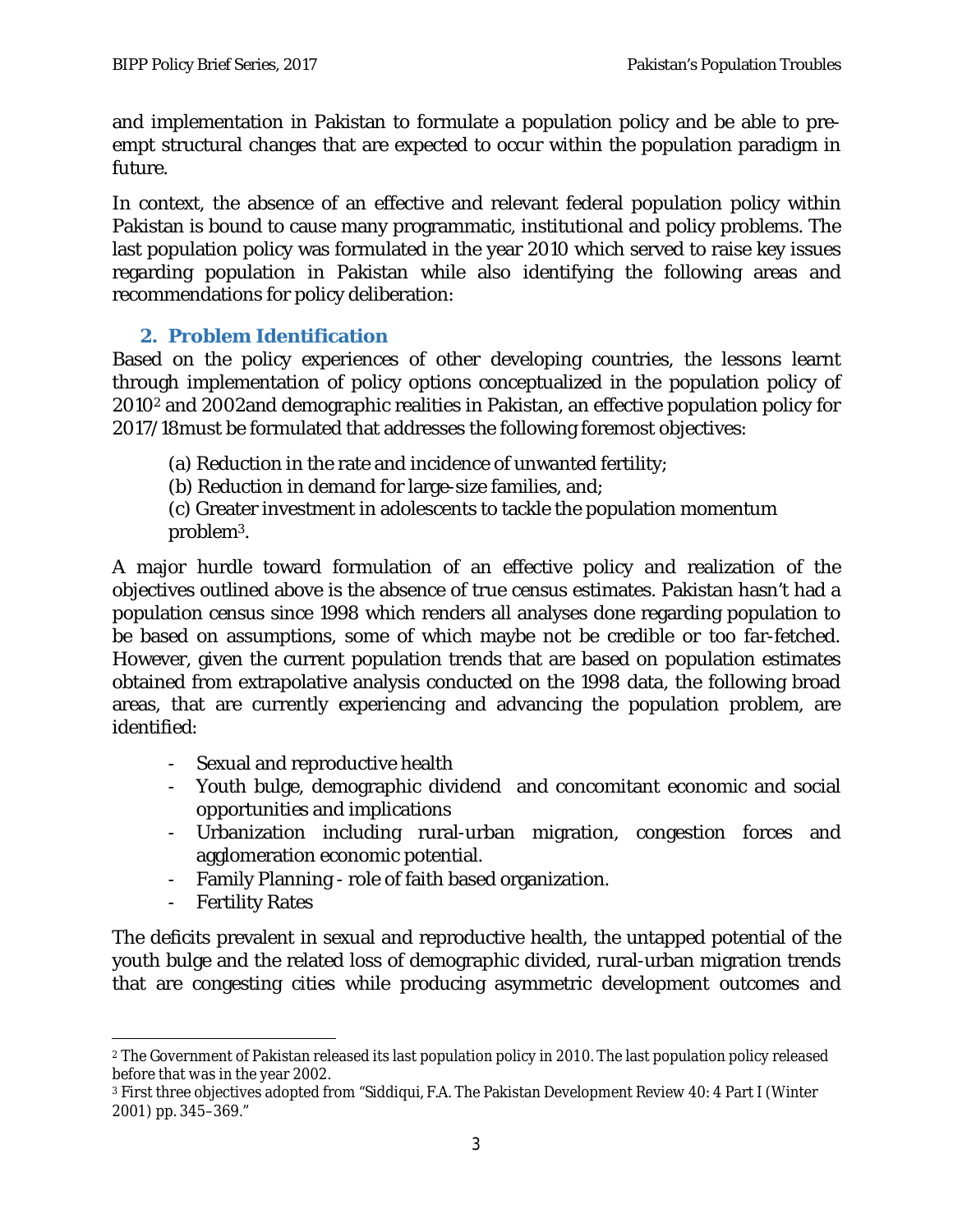challenges and the micro-level family planning issues are areas that need to be captured in the revised population policy for 2017.

#### **3. Situation Analysis**

## **I. Fertility Rates**

Pakistan ranks as the sixth most populous country of the world with a population of 194 million in 2016 which is equivalent to 2.57% of the total world population. While the population growth rate is decelerating, the total fertility rate has levelled off at around four births per woman, with significant differentials among income groups. According to the Pakistan Demographic and Health Survey, 2006-2007 the total fertility rate of the lowest wealth quintile was 5.8 births, while that of the richest quintile was 3. Women in the youngest reproductive age group of 15-19 had a fertility rate of 51 births per 1,000 women, illustrating that early marriage and childbearing persist<sup>4</sup>.

According to United Nations Population Division, Pakistan will be ranked at number three among the largest countries according to population size by 2050. Pakistan's population is expected to grow from an estimated 181 million in 2009 to 335 million by 2050 unless fertility rates drop faster than currently projected. At present, women in Pakistan have an average of four children, the best strategy for achieving ambitious population targets are 2 births per woman in 2025.

#### **II. Rural-Urban Migration**

According to research conducted by the Ministry of Planning and Development, ruralurban migration is peaking in Pakistan eventhough rural population still exceeds that of the urban in absolute estimates. The awareness of rural peoples regarding issues like family planning and sexual and reproductive health is undermined by regressive traditions, customs and religious considerations.

Around 37% of Pakistan's population lives in urban areas, and growing urbanization is increasing pressure on the provision of quality services. Equitable access to high-quality basic social services – including health, reproductive health, nutrition, water and sanitation, hygiene promotion and education  $-$  is constrained by the multiple dimensions of disparities. For example, lack of investment in the health sector has caused gaps in access to primary health care services, especially in preventive health care.

## **III. Youth Bulge – Demographic Dividend**

Pakistan has an ever-expanding youth bulge. This is an asset considering the declining fertility rates in the west, a major concern is the provision of employment opportunities to this vast group. With security concerns looming large in the country, population experts fear the loss of this asset to activities that can endanger peace, security and prosperity in a country which is already embattling severe extremism in all its forms and manifestations. Employment and business opportunities must grow at a rate which is at

 $\overline{\phantom{a}}$ <sup>4</sup> BIPP Research Estimates. Data Obtained from PDHS 2006-2007.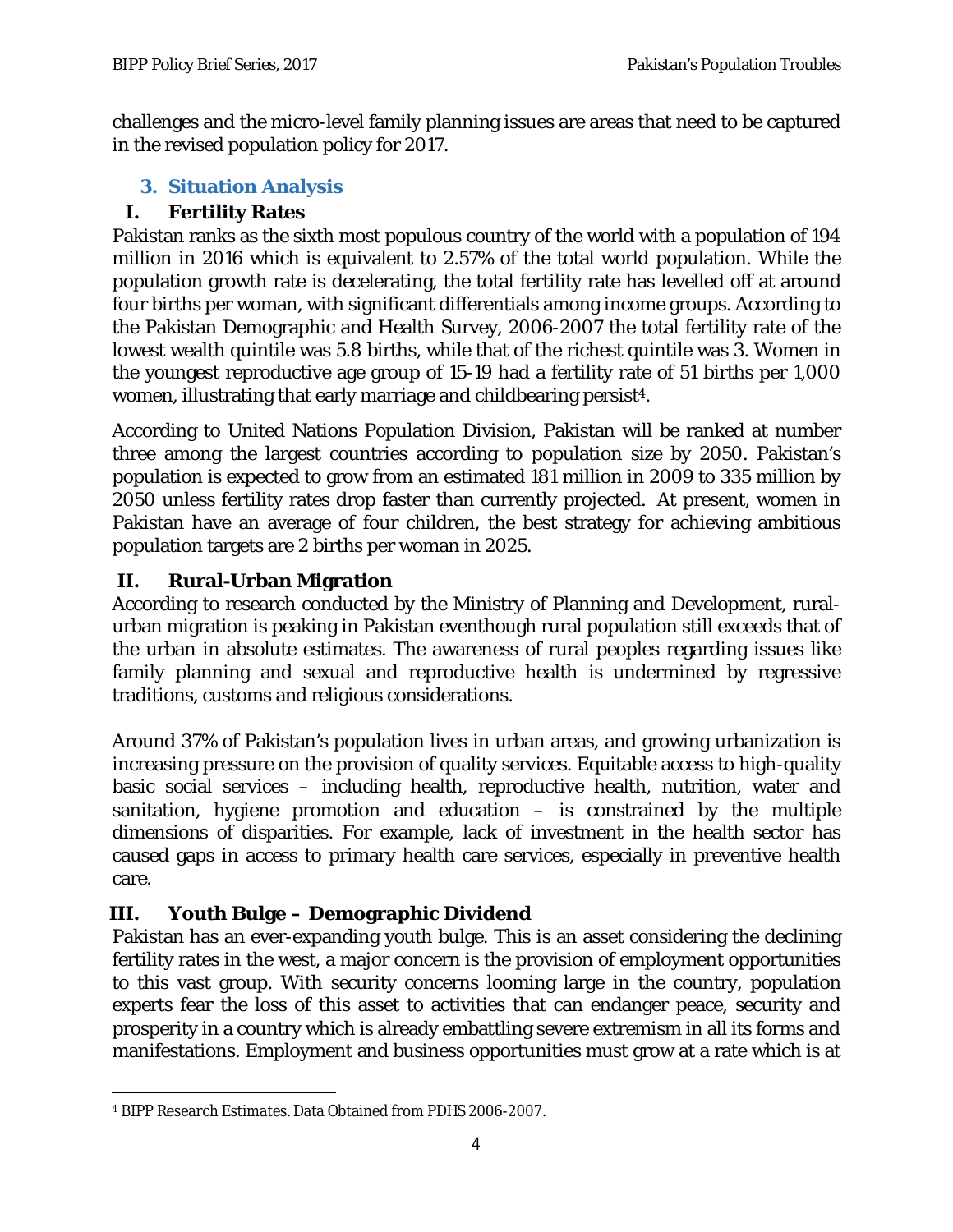least as big as the rate at which the youth bulge is expanding. The Prime Minster embarked on a novel youth employment program which has been functional since he came into power in 2013. The data on the outcomes and the number of people that have benefitted from the program needs to be looked into to gauge its effectiveness.

The Government re-emphasized the need to develop marketable skills among young people to increase their access to decent and productive employment in its Framework for Economic Growth. Investment in merit goods; health and education of the people under 21, which represent around half of the country's population can have significant labor market multiplier effects like improvement in productivity and skill set of the young individuals.

According to UNFPA estimates, 28 per cent of the country's population is between the age of 15 and 29 years. There is obviously a significant demographic dividend associated with this but the challenge is to translate this 'youth bulge' into an asset that is able to realize that dividend. The country's labor force is increasing at 3.2 per cent per annum and by 2030, the working-age population is expected to be around 67 per cent of the total, compared to the current 55 per cent, with corresponding demand for employment. However, 32 per cent of the youth are uneducated, and most of them lack vocational or life skills. According to a survey by the Centre for Poverty Reduction and Social Policy.

#### **IV. Family Planning**

Clearly, family planning issues were considered the primary area of engagement in the government's population policy of 2010. In the policy framework outlined above, three out of the eight broad policy areas discussed by the government were relevant to family planning issues. However, despite the increased focus of the government, family planning hasn't received much attention in terms of implementation projects that could focus on creating awareness and provision of solution to critical family issues that result in the population problem Pakistan faces today.

Siddiqui (2001) opines that family planning programmes (supply-side) would be effective only when the population at large has the desire or motivation for smaller families (demand-side). It is shown that the demand-side of the equation is influenced by a host of social, cultural, religious, educational, and other factors. Unless policy frameworks that address the social, cultural, religious and educational factors that create incentives for larger families are enacted, the probabilities of tackling the family planning problem are very low.

## **V. Sexual and Reproductive Health**

The status of sexual and reproductive health is mirrored through the current situation of the Lady Health Worker Programme that continues to be the backbone of the community-based health care system. The programme lacks in capacity and is limited due to having insufficient human, financial and intellectual resources. The results are: